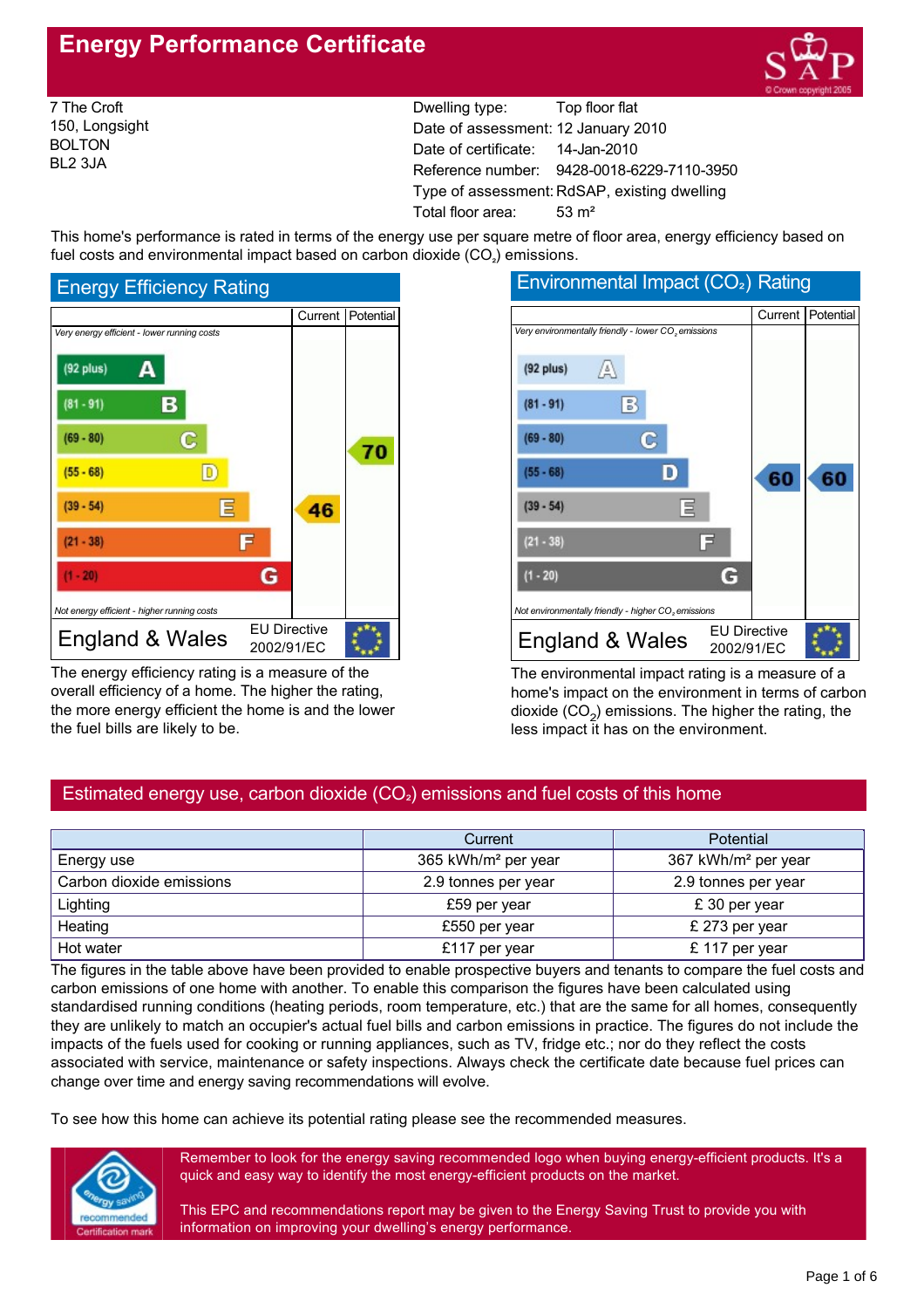## 14-Jan-2010 RRN: 9428-0018-6229-7110-3950

## About this document

The Energy Performance Certificate for this dwelling was produced following an energy assessment undertaken by a qualified assessor, accredited by the NHER Accreditation Scheme, to a scheme authorised by the Government. This certificate was produced using the RdSAP 2005 assessment methodology and has been produced under the Energy Performance of Buildings (Certificates and Inspections) (England and Wales) Regulations 2007 as amended. A copy of the certificate has been lodged on a national register.

| Assessor's accreditation number: NHER004044 |                                     |
|---------------------------------------------|-------------------------------------|
| Assessor's name:                            | Mr Wayne Moss                       |
| Company name/trading name:                  | <b>WSM Home inspection Services</b> |
| Address:                                    | 103 Newearth Road, Worsley, M28 7UP |
| Phone number:                               | 01612886827                         |
| Fax number:                                 |                                     |
| E-mail address:                             | wayne.moss3@ntlworld.com            |
| Related party disclosure:                   | No related party                    |

## If you have a complaint or wish to confirm that the certificate is genuine

Details of the assessor and the relevant accreditation scheme are as above. You can get contact details of the accreditation scheme from their website at www.nher.co.uk together with details of their procedures for confirming authenticity of a certificate and for making a complaint.

## About the building's performance ratings

The ratings on the certificate provide a measure of the building's overall energy efficiency and its environmental impact, calculated in accordance with a national methodology that takes into account factors such as insulation, heating and hot water systems, ventilation and fuels used. The average Energy Efficiency Rating for a dwelling in England and Wales is band E (rating 46).

Not all buildings are used in the same way, so energy ratings use 'standard occupancy' assumptions which may be different from the specific way you use your home. Different methods of calculation are used for homes and for other buildings. Details can be found at www.communities.gov.uk/epbd

Buildings that are more energy efficient use less energy, save money and help protect the environment. A building with a rating of 100 would cost almost nothing to heat and light and would cause almost no carbon emissions. The potential ratings on the certificate describe how close this building could get to 100 if all the cost effective recommended improvements were implemented.

## About the impact of buildings on the environment

One of the biggest contributors to global warming is carbon dioxide. The way we use energy in buildings causes emissions of carbon. The energy we use for heating, lighting and power in homes produces over a quarter of the UK's carbon dioxide emissions and other buildings produce a further onesixth.

The average household causes about 6 tonnes of carbon dioxide every year. Adopting the recommendations in this report can reduce emissions and protect the environment. You could reduce emissions even more by switching to renewable energy sources. In addition there are many simple everyday measures that will save money, improve comfort and reduce the impact on the environment. Some examples are given at the end of this report.

**Visit the Department for Communities and Local Government website at www.communities.gov.uk/epbd to:**

- Find how to confirm the authenticity of an energy performance certificate
- Find how to make a complaint about a certificate or the assessor who produced it
- Learn more about the national register where this certificate has been lodged the Department is the controller of the data on the register for Data Protection Act 1998 purposes
- **Learn more about energy efficiency and reducing energy consumption.**

Further information about Energy Performance Certificates can be found under Frequently Asked Questions at www.epcregister.com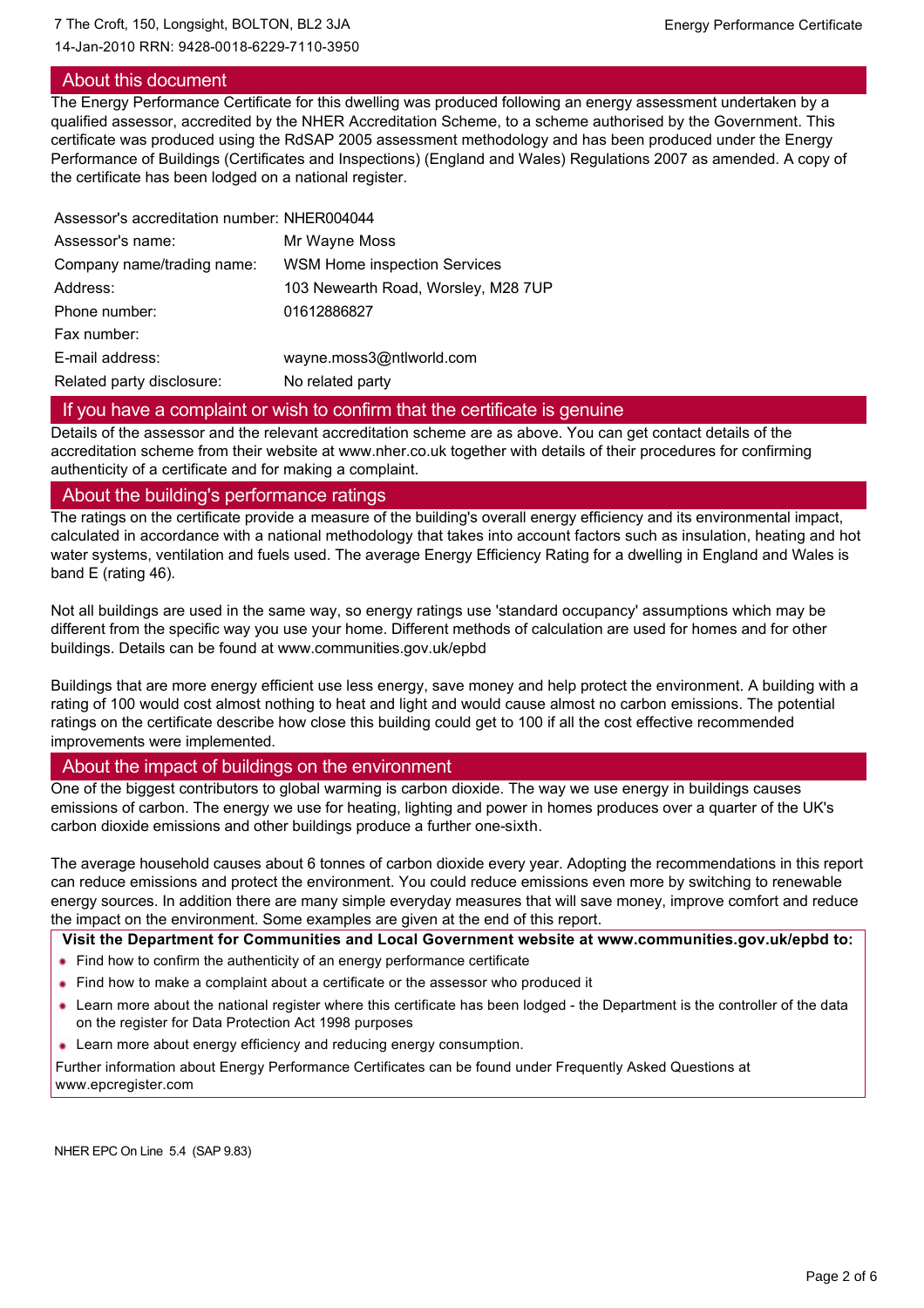7 The Croft 150, Longsight BOLTON BL2 3JA

Date of certificate: 14-Jan-2010 Reference number: 9428-0018-6229-7110-3950

### Summary of this home's energy performance related features

The table below gives an assessment of the key individual elements that have an impact on this home's energy and environmental performance. Each element is assessed by the national calculation methodology against the following scale: Very poor / Poor / Average / Good / Very good. The assessment does not take into consideration the physical condition of any element. "Assumed" means that the insulation could not be inspected and an assumption has been made in the methodology based on age and type of construction.

| Element                                                | Description                                  | Current performance<br><b>Energy Efficiency</b> | Environmental |
|--------------------------------------------------------|----------------------------------------------|-------------------------------------------------|---------------|
| Walls                                                  | Sandstone, as built, no insulation (assumed) | Very poor                                       | Very poor     |
| Roofs                                                  | Pitched, 150mm loft insulation               | Good                                            | Good          |
| Floor                                                  | (other premises below)                       |                                                 |               |
| Windows                                                | Fully double glazed                          | Good                                            | Good          |
| Main heating                                           | Room heaters, electric                       | Very poor                                       | Poor          |
| Main heating controls                                  | Appliance thermostats                        | Good                                            | Good          |
| Secondary heating                                      | Room heaters, electric                       |                                                 |               |
| Hot water                                              | Electric immersion, standard tariff          | Average                                         | Poor          |
| Lighting                                               | No low energy lighting                       | Very poor                                       | Very poor     |
| <b>Current energy efficiency rating</b>                |                                              | E 46                                            |               |
| Current environmental impact (CO <sub>2</sub> ) rating |                                              |                                                 | D.<br>-60     |

## Low and zero carbon energy sources

None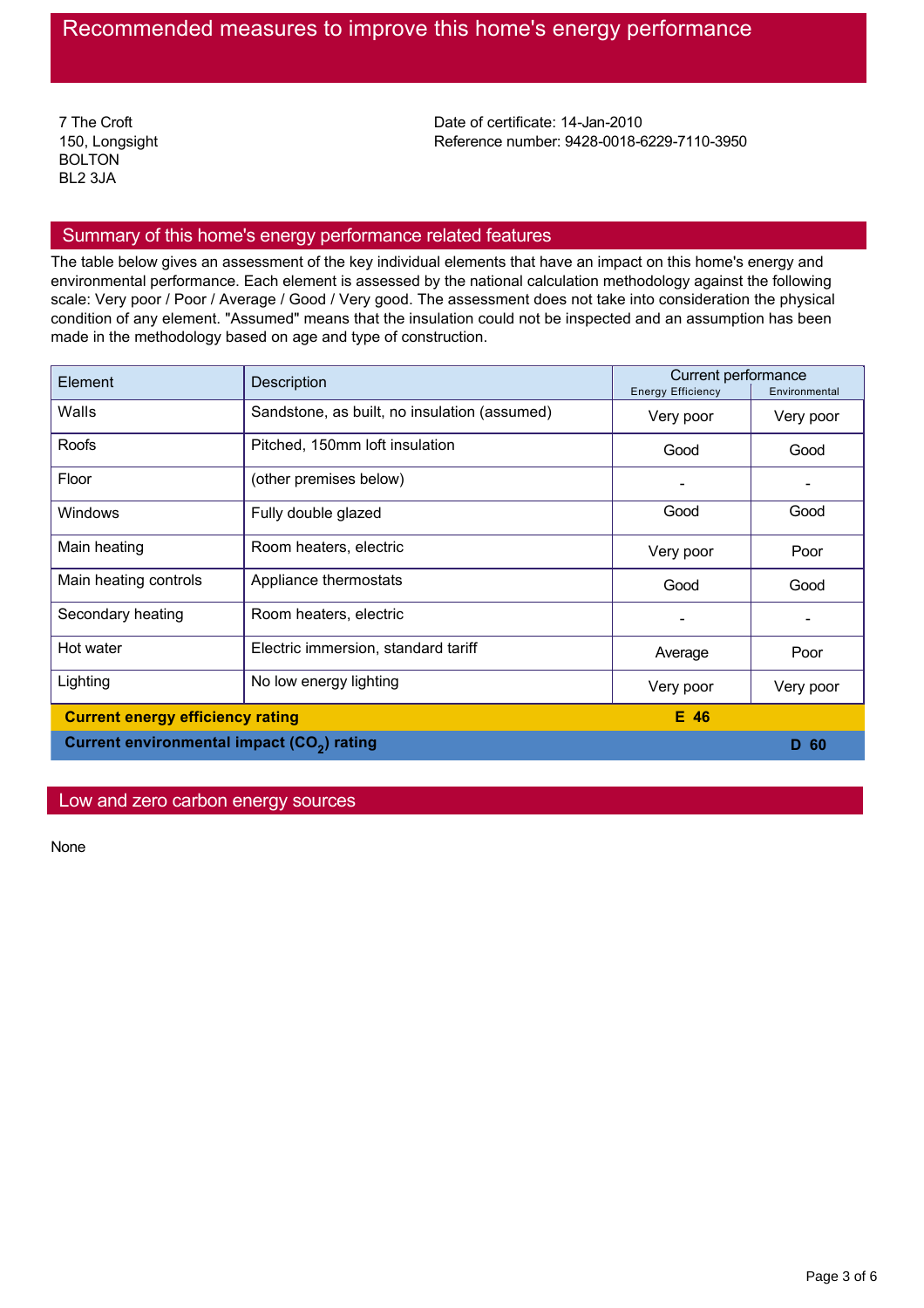14-Jan-2010 RRN: 9428-0018-6229-7110-3950

#### Recommendations

The measures below are cost effective. The performance ratings after improvement listed below are cumulative, that is they assume the improvements have been installed in the order that they appear in the table.

| Lower cost measures                                      | Typical savings | Performance ratings after improvements |                             |  |
|----------------------------------------------------------|-----------------|----------------------------------------|-----------------------------|--|
| (up to $£500$ )                                          | per year        | Energy efficiency                      | <b>Environmental impact</b> |  |
| Increase loft insulation to 270 mm                       | £42             | E 49                                   | D <sub>62</sub>             |  |
| 2 Low energy lighting for all fixed outlets              | £ 14            | E 50                                   | D <sub>63</sub>             |  |
| Sub-total                                                | £ 56            |                                        |                             |  |
| Higher cost measures                                     |                 |                                        |                             |  |
| 3 Fan-assisted storage heaters                           | £ 250           | C 70                                   | D 60                        |  |
| Total                                                    | £ 306           |                                        |                             |  |
| <b>Potential energy efficiency rating</b>                |                 | $C$ 70                                 |                             |  |
| Potential environmental impact (CO <sub>2</sub> ) rating | D.<br>-60       |                                        |                             |  |

## Further measures to achieve even higher standards

The further measures listed below should be considered in addition to those already specified if aiming for the highest possible standards for this home. However you should check the conditions in any covenants, planning conditions, warranties or sale contracts.

| 4 50 mm internal or external wall insulation            | £ 106 | C 78 | C 71       |
|---------------------------------------------------------|-------|------|------------|
| <b>Enhanced energy efficiency rating</b>                |       | C 78 |            |
| Enhanced environmental impact (CO <sub>2</sub> ) rating |       |      | $C_{2}$ 71 |

Improvements to the energy efficiency and environmental impact ratings will usually be in step with each other. However, they can sometimes diverge because reduced energy costs are not always accompanied by a reduction in carbon dioxide  $(CO<sub>2</sub>)$  emissions.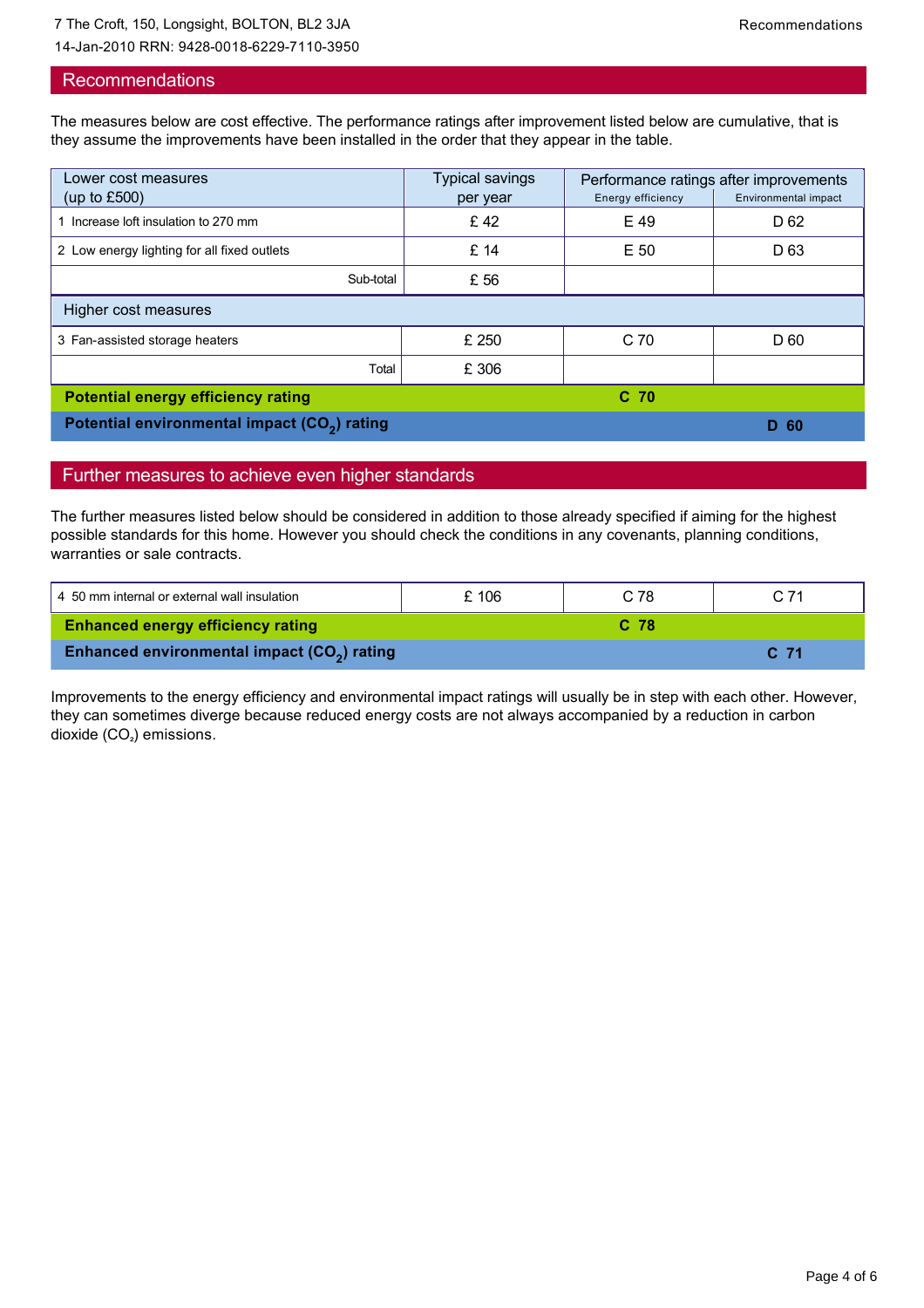#### About the cost effective measures to improve this home's performance ratings

If you are a tenant, before undertaking any work you should check the terms of your lease and obtain approval from your landlord if the lease either requires it, or makes no express provision for such work.

#### **Lower cost measures (typically up to £500 each)**

These measures are relatively inexpensive to install and are worth tackling first. Some of them may be installed as DIY projects. DIY is not always straightforward and sometimes there are health and safety risks, so take advice before carrying out DIY improvements.

#### **1 Loft insulation**

Loft insulation laid in the loft space or between roof rafters to a depth of at least 270 mm will significantly reduce heat loss through the roof; this will improve levels of comfort, reduce energy use and lower fuel bills. Insulation should not be placed below any cold water storage tank, any such tank should also be insulated on its sides and top, and there should be boarding on battens over the insulation to provide safe access between the loft hatch and the cold water tank. The insulation can be installed by professional contractors but also by a capable DIY enthusiast. Loose granules may be used instead of insulation quilt; this form of loft insulation can be blown into place and can be useful where access is difficult. The loft space must have adequate ventilation to prevent dampness; seek advice about this if unsure. Further information about loft insulation and details of local contractors can be obtained from the National Insulation Association (www.nationalinsulationassociation.org.uk).

#### **2 Low energy lighting**

Replacement of traditional light bulbs with energy saving recommended ones will reduce lighting costs over the lifetime of the bulb, and they last up to 12 times longer than ordinary light bulbs. Also consider selecting low energy light fittings when redecorating; contact the Lighting Association for your nearest stockist of Domestic Energy Efficient Lighting Scheme fittings.

**Higher cost measures (typically over £500 each)**

#### **3 Fan assisted storage heaters**

Modern storage heaters are much less expensive to run than the direct acting, on-peak heating system in the property. A dual-rate electricity supply is required to provide the off-peak electricity that these heaters use; this is easily obtained by contacting the energy supplier. Ask for a quotation for fan-assisted heaters with automatic charge control. As installations should be in accordance with the national wiring standards, only a qualified electrician should carry out the installation. Building Regulations apply to this work, so Building Control should be informed, unless the installer is registered with a competent persons scheme<sup>1</sup>, and can therefore self-certify the work for Building Regulation compliance. Ask a qualified electrical heating engineer to explain the options, which might also include switching to other forms of electric heating.

#### About the further measures to achieve even higher standards

Further measures that could deliver even higher standards for this home. You should check the conditions in any covenants, planning conditions, warranties or sale contracts before undertaking any of these measures. If you are a tenant, before undertaking any work you should check the terms of your lease and obtain approval from your landlord if the lease either requires it, or makes no express provision for such work.

#### **4 Internal or external wall insulation**

Solid wall insulation involves adding a layer of insulation to either the inside or the outside surface of the external walls, which reduces heat loss and lowers fuel bills. As it is more expensive than cavity wall insulation it is only recommended for walls without a cavity, or where for technical reasons a cavity cannot be filled. Internal insulation, known as drylining, is where a layer of insulation is fixed to the inside surface of external walls; this type of insulation is best applied when rooms require redecorating and can be installed by a competent DIY enthusiast. External solid wall insulation is the application of an insulant and a weather-protective finish to the outside of the wall. This may improve the look of the home, particularly where existing brickwork or rendering is poor, and will provide long-lasting weather protection. Further information can be obtained from the National Insulation Association (www.nationalinsulationassociation.org.uk). It should be noted that planning permission might be required.